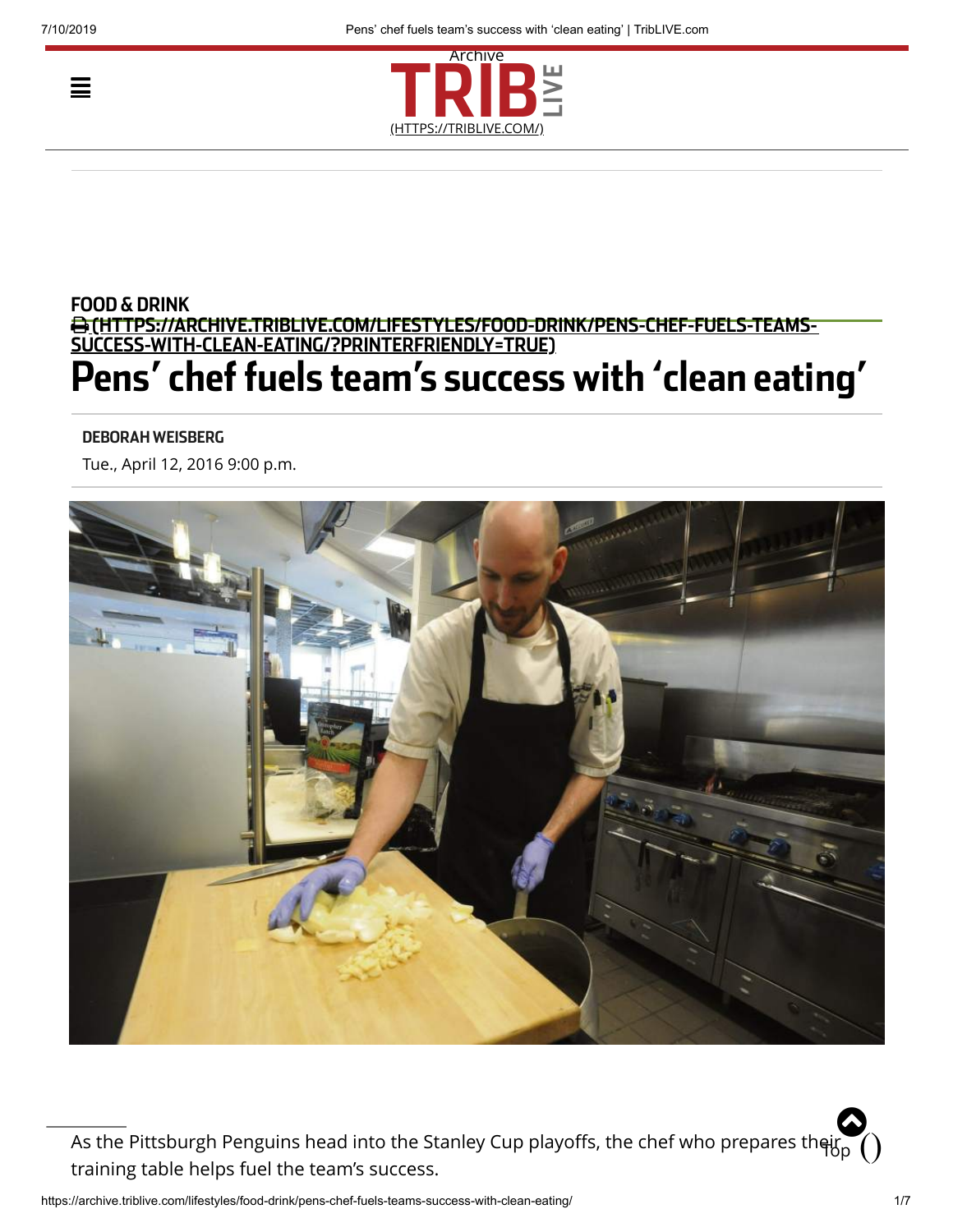"What you put into your body affects your performance," says Geoff Straub, executive chef for **Pa**rkhurst Dining, a division of Eat 'n Par<mark>k Hosp</mark>itality Group, at the UPMC Sports Complex and Pittsburgh Penguins cafe in Cranberry. (HTTPS://TRIBLIVE.COM/)

"There's been a big shift in thinking among professional athletes — and even amateurs are starting to realize — that you'll get much more on the ice or on the field if you eat well," he says.

For the Pens, that means whole grains, organic meats and vegetables, nothing deep-fried or overprocessed, and no refined sugars. "It's clean eating," he says.

Defenseman Brian Dumoulin, who is known among the players as a pre-eminent foodie and capable cook, praises Straub's menu.

"His variety is a lot better than mine," Dumoulin says. "He's very good. Every time we go in there, he's got something different for us. And I'd say he knows how to prepare them all really well.

"For me, whenever I try (to cook) something new, it's kind of a guessing game. Everything that Chef Geoff prepares for us is tremendous."

Straub's guidance comes in large part from Gary Roberts, a former National Hockey League player who now helps direct sports performance training at the UPMC complex. Roberts' 20 years in the NHL — an exceptionally long career — often is credited to the emphasis he put on nutrition and fitness.

Roberts was among the first experts Straub consulted when he joined the Pens as chef during training camp last year. Besides breakfast and lunch, Straub prepares the boxed meals the team eats aboard its airplane when flying out of town.

Concocting popular foods with a health-conscious spin presents a particular challenge, says Straub, 35, a graduate of the Pennsylvania Institute of Culinary Arts who previously worked at Bravo, Buca di Beppo and B Gourmet in Sewickley.

"Coming into this job, I never had to cook so healthy in my life," he says. "I did a lot of research, I read a ton of books, and I did a lot of experimenting."

Straub went through nine different recipes for pizza dough before developing one he liked with spelt, an ancient grain typically found in health-food stores and believed to be richer in protein and minerals than refined white or whole-wheat flour.

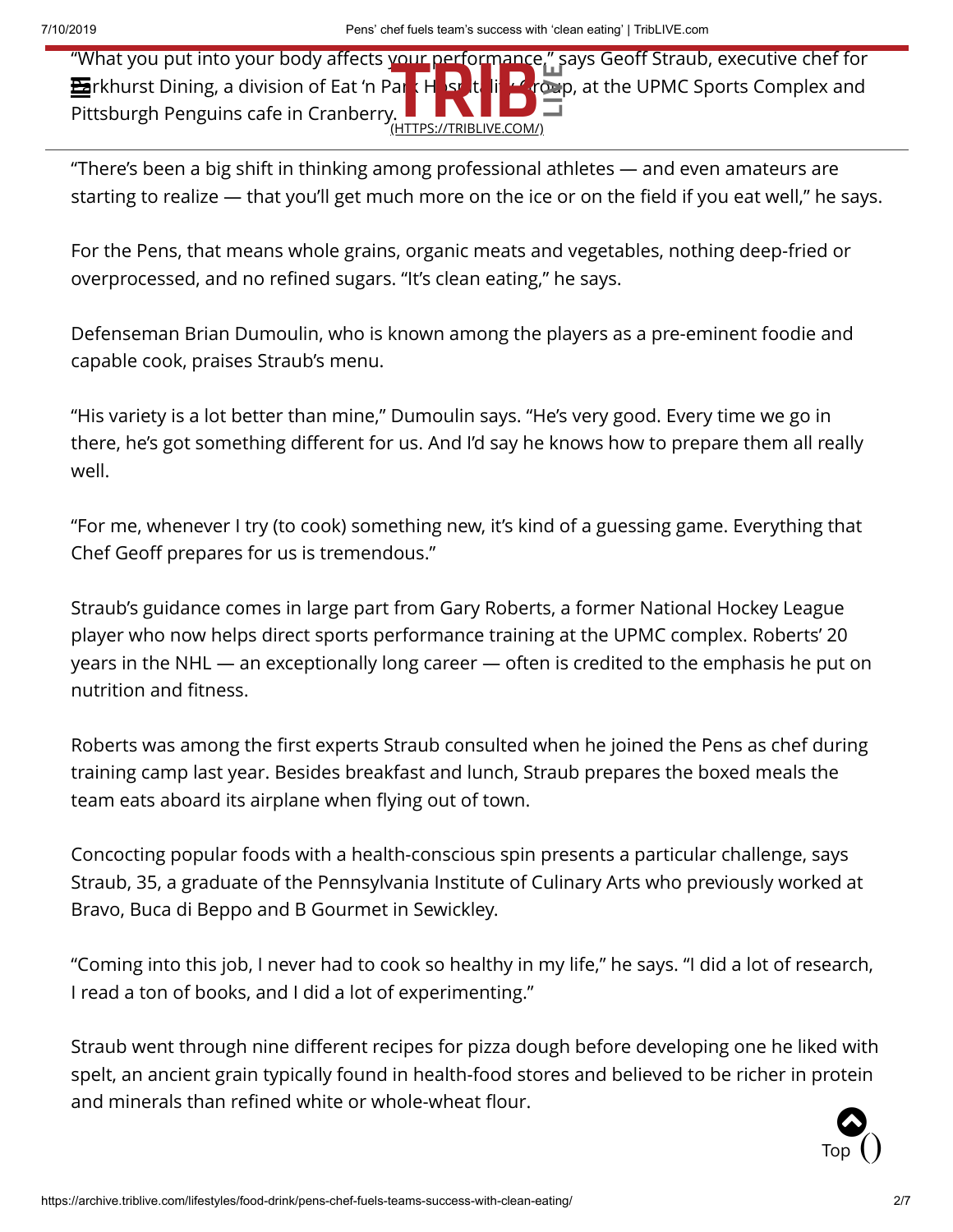He makes ketchup from scratch with honey or agave nectar because commercially prepared brands contain corn syrup or sugar. S[traub uses honey or](https://triblive.com/) agave in the jellies and jams he makes from pureed organic berries and chia seeds, a nutrient-packed food that provides the gelatinous texture. (HTTPS://TRIBLIVE.COM/)

"We're so used to eating the same things every day — steak and stuff like that," Dumoulin says. "So for him to come in here and cook some unfamiliar things — and I am a big foodie, I like to try everything — so it's nice to have (something different) every once in a while."

Desserts are a rare treat, but when Straub prepares something sweet, such as pumpkin muffins, it is likely to contain coconut sugar, an Asian staple derived from the sap of the coconut palm and then dehydrated to a granular consistency resembling brown sugar.

Straub likes coconut oil or extra-virgin olive oil for omelets and stir-fry and uses coconut milk when a recipe calls for dairy, although saucy dishes and bisque-style soups are seldom on his menu.

"We focus on hearty soups," he says. "One of the players' favorites is split pea with ham."

Pancakes offered at breakfast are made with buckwheat flour or they are Straub's version of banana-chocolate chip.

"I use raw cacao instead of chocolate," he says. "It tastes like unsweetened chocolate, but I fold pureed bananas into the batter and that offsets the bitterness."

Only pure maple syrup is served, he adds.

"I wake up, and I'm so excited to get here just to get my omelet or my eggs over-easy freshly made, fresh-cut fruit and yogurt, sausage and bacon and whatever's there," says Pens right winger Tom Kuhnhackl. "It's so exciting to get here in the morning.

"After, you get unbelievable lunches with steak or fish or taco salads with whatever he makes. It's a big difference between the AHL and here. It's unbelievable. You're always excited when he makes that food."

Straub says the players seem to like his emphasis on nutrition.

"One thing that intrigued me right away is how disciplined the players are when it comes to their diets," he says. "They know what they should eat and they stick with it. Of course, if my body was going to make me millions of dollars, I would do the same thing." Top $()$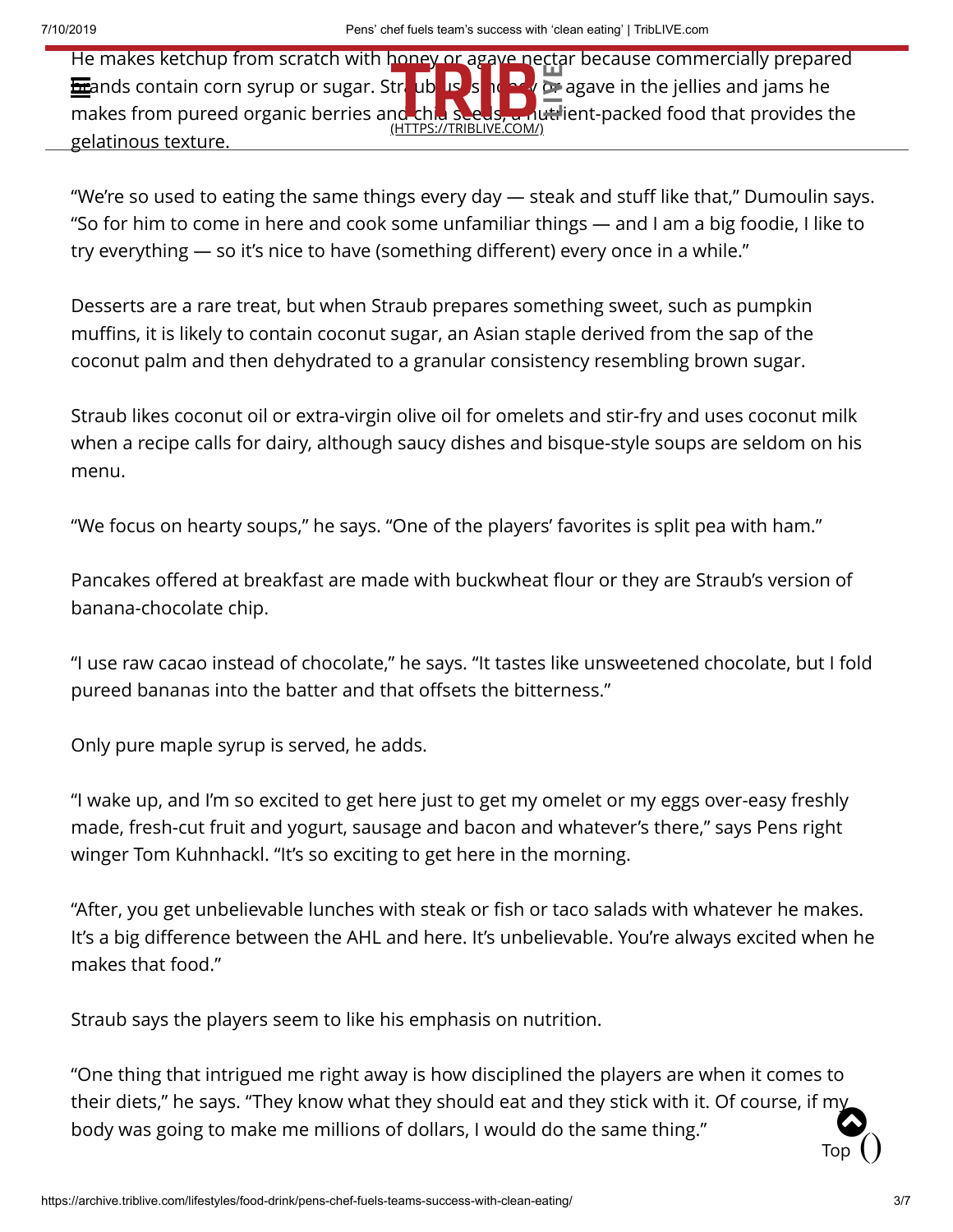On occasion, Straub will get special requests from players, such as the Swedish team members who asked him to prepare something they **his seduced from their homeland.** 

<u>(HTTPS://TRIBLIVE.COM/) (HTTPS://TRIBLIVE.COM/)</u><br>"I made them Swedish meatballs," Straub says. "They seemed to appreciate that."

Straub plans his menus a month in advance and tries to keep things interesting. Last fall, when the Pens were training on a Steelers Sunday, he sought approval from Roberts for a tailgatethemed lunch with a wholesome twist.

"He said, 'Awesome,'" says Straub, who served organic, grass-fed beef hotdogs and burgers on sprouted-grain buns and kale slaw instead of conventional coleslaw.

Straub buys from Penn's Corner Farm Alliance, which represents about three dozen local agricultural producers of fruits and vegetables, meat, honey, yogurt and other items. Besides organic meats, he likes heritage breeds of pork, such as Duroc or Berkshire, because, he says, "the pigs are well cared for and haven't been modified or messed with."

Eggs are from free-range chickens, and Straub tries to buy wild-caught, not farm-raised, fish, he says. "We serve a lot of fish. It's usually whatever the catch of the day is from our supplier … maybe salmon one day and halibut the next, or maybe we'll do barramundi."

"I try to keep the players guessing, but I also like challenging myself."

Because he also oversees the Training Table Cafe — a public concession stand at the sports complex — Straub ensures the Pens' philosophy about food is replicated there, too, he says.

"People are dismayed we don't serve french fries, but the whole idea is to eat like the pros. We're a training and sports medicine complex. Why would we throw in a bunch of stuff that isn't healthy when we're focused on good health?"

Other hockey teams get to try Straub's cooking, too, because he makes boxed meals for their outbound flights. The feedback he gets has been positive.

"When the Winnipeg Jets were here in February, we sent their plane pan-seared Cobia, braised brisket and stuffed chicken roulade," he says. "The sides included mashed sweet potatoes and sauteed kale. They loved it. They thought our menu from a health standpoint was ahead of the curve."

Deborah Weisberg is <sup>a</sup> Tribune-Review contributing writer. Staff writers William West and Jonathan Bombulie contributed.



## EMAIL NEWSLETTERS  [\(HTTP://SIGNUP.TRIBLIVE.COM/\)](http://signup.triblive.com/)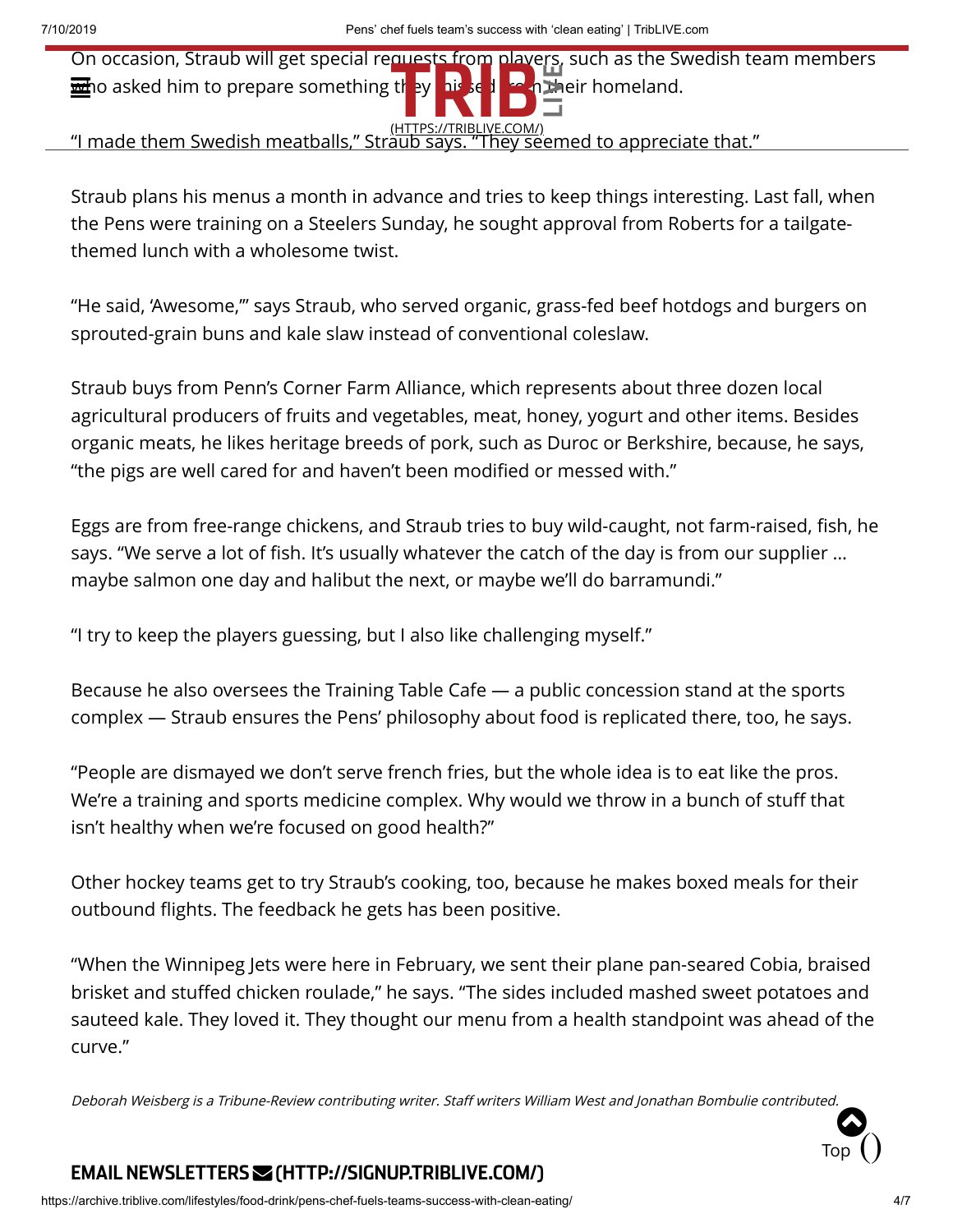# **Tr**ibLIVE's Daily and Weekly <u>email newsletters out in the stude, triblive.com/)</u> deliver the news you  $\overline{\text{w}}$ ant and information you need, right to your (HTTPS://TRIBLIVE.COM/)

#### **6 Comments** Sort by **6 Comments**

**Top**



Add a comment...



#### **[Mark Hatkevich](https://www.facebook.com/profile.php?id=100010938310213)**

Great job Chef Straub.I'm a friend of your Dad,we go to the Erie Otter games.Very good story and keep up the great work.

Like · Reply · [3y](http://triblive.com/lifestyles/fooddrink/10276251-74/straub-says-chef?fb_comment_id=1225249527492995_1228077220543559)



# **[Joline Pinto Atkins](https://www.facebook.com/joline.atkins)**

"whole grains, organic meats and vegetables, nothing deep-fried or overprocessed, and no refined sugars. "It's clean eating,"

In other words, FOOD! Everything sounds delicious - as food should be.

Like · Reply · [3y](http://triblive.com/lifestyles/fooddrink/10276251-74/straub-says-chef?fb_comment_id=1225249527492995_1225881934096421)



## **[Lynn Vanich Popovich](https://www.facebook.com/lbpopovich)**

Wonderful......recipes please!

Like · Reply · [3y](http://triblive.com/lifestyles/fooddrink/10276251-74/straub-says-chef?fb_comment_id=1225249527492995_1225869740764307)



#### **[JR Cunningham](https://www.facebook.com/profile.php?id=100003677419187)**

This article made me hungry.

Like  $\cdot$  Reply  $\cdot$  1  $\cdot$  [3y](http://triblive.com/lifestyles/fooddrink/10276251-74/straub-says-chef?fb_comment_id=1225249527492995_1225616410789640)



## **[Pam Bubash](https://www.facebook.com/pam.bubash)**

Recipes please...especially the pizza dough.

Like · Reply · [3y](http://triblive.com/lifestyles/fooddrink/10276251-74/straub-says-chef?fb_comment_id=1225249527492995_1225655500785731)

**Load 1 more comment**

[Facebook Comments Plugin](https://developers.facebook.com/products/social-plugins/comments/?utm_campaign=social_plugins&utm_medium=offsite_pages&utm_source=comments_plugin)



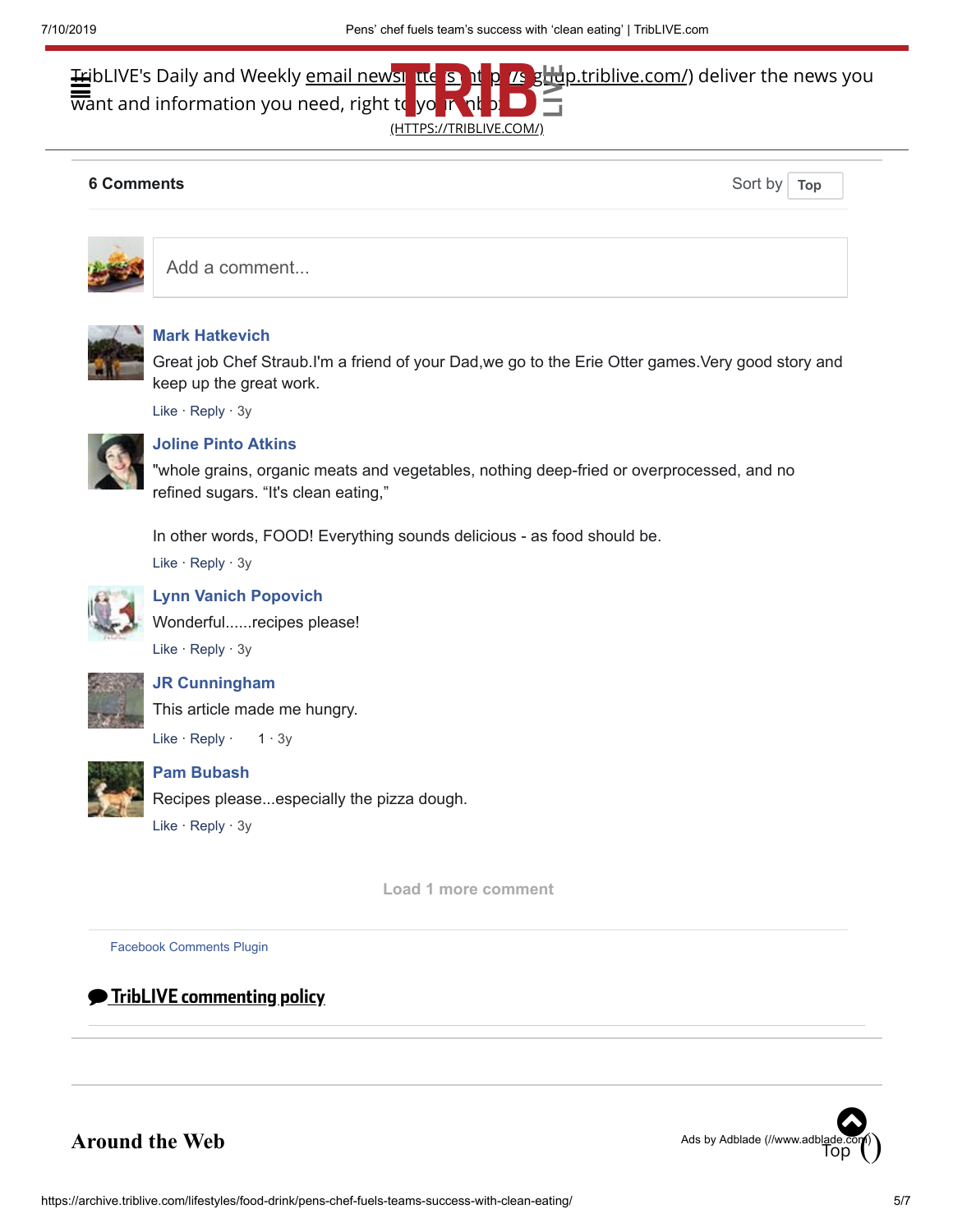

[\(https://pro.banyanhill.com/m/12864](https://pro.banyanhill.com/m/1286429)

These are the 5 stocks you'll want to own as more states begin legalizing pot. [\(https://pro.banyanhill.com/m/12](https://pro.banyanhill.com/m/1286429) Banyan Hill [\(https://pro.banyanhill.com/m/1286429](https://pro.banyanhill.com/m/1286429)



[\(https://wealthwatch.info/finance](https://wealthwatch.info/finance-expert-discovers-1269808/)expert-discovers-1269808/)

You Can Now Legally Boost Your Social Security Payouts By \$890.07 Per Month [\(https://wealthwatch.info/finance](https://wealthwatch.info/finance-expert-discovers-1269808/) expert-discovers-1269808/) Seven Figure Publishing [\(https://wealthwatch.info/finance](https://wealthwatch.info/finance-expert-discovers-1269808/)expert-discovers-1269808/)



[\(http://nmaio.primaltraffic.com/cf07fe](http://nmaio.primaltraffic.com/cf07fe65-fa68-424a-8f69-8121d1a19d45?tid=adblade&cid=adblade&transactionId={transactionId}) fa68-424a-8f69-8121d1a19d45? tid=adblade&cid=adblade&transacti {transactionId})

4 Bad Hypertension Drugs [\(http://nmaio.primaltraffic.com/c](http://nmaio.primaltraffic.com/cf07fe65-fa68-424a-8f69-8121d1a19d45?tid=adblade&cid=adblade&transactionId={transactionId}) fa68-424a-8f69-8121d1a19d45? tid=adblade&cid=adblade&trans {transactionId}) Simple Blood Pressure Fix [\(http://nmaio.primaltraffic.com/cf07fe6](http://nmaio.primaltraffic.com/cf07fe65-fa68-424a-8f69-8121d1a19d45?tid=adblade&cid=adblade&transactionId={transactionId}) fa68-424a-8f69-8121d1a19d45? tid=adblade&cid=adblade&transactionI {transactionId})



(http://www.pollhype.com/gallery/15 of-the-brightest-u-s-presidentsranked-by-iq-score/? utm\_medium=content&utm\_term= [\[EncodedAdbladeTracker\]&utm\\_sou](http://www.pollhype.com/gallery/15-of-the-brightest-u-s-presidents-ranked-by-iq-score/?utm_medium=content&utm_term=[EncodedAdbladeTracker]&utm_source=adblade2&utm_campaign=PHPresidentIQ0529&cm=SB)

Obama's IQ vs Trump's IQ - Their Scores Make No Sense  $(http://www.pollhype.com/galler)$ of-the-brightest-u-s-presidentsranked-by-iq-score/? utm\_medium=content&utm\_term [EncodedAdbladeTracker]&utm\_ PollHype (http://www.pollhype.com/gallery/15 of-the-brightest-u-s-presidents-rankedby-iq-score/? utm\_medium=content&utm\_term= [\[EncodedAdbladeTracker\]&utm\\_source](http://www.pollhype.com/gallery/15-of-the-brightest-u-s-presidents-ranked-by-iq-score/?utm_medium=content&utm_term=[EncodedAdbladeTracker]&utm_source=adblade2&utm_campaign=PHPresidentIQ0529&cm=SB)



(https://pro.NHS[news.com/m/1098454\)](https://pro.nhs-news.com/m/1098454)

Seniors Cheating The "Natural Laws" of Human Lifespan Share These 4 Weird Signs (https://pro.NHS[news.com/m/1098454\)](https://pro.nhs-news.com/m/1098454) [Natural Health Solutions](https://pro.nhs-news.com/m/1098454) (https://pro.NHSnews.com/m/1098454)



[\(http://juvetress.com/cmd.php?](http://juvetress.com/cmd.php?ad=876307) ad=876307)

Thinning Hair? Pour This On Your Head And Watch What Happens [\(http://juvetress.com/cmd.php?](http://juvetress.com/cmd.php?ad=876307) ad=876307) **Juvetress** [\(http://juvetress.com/cmd.php?](http://juvetress.com/cmd.php?ad=876307) ad=876307)